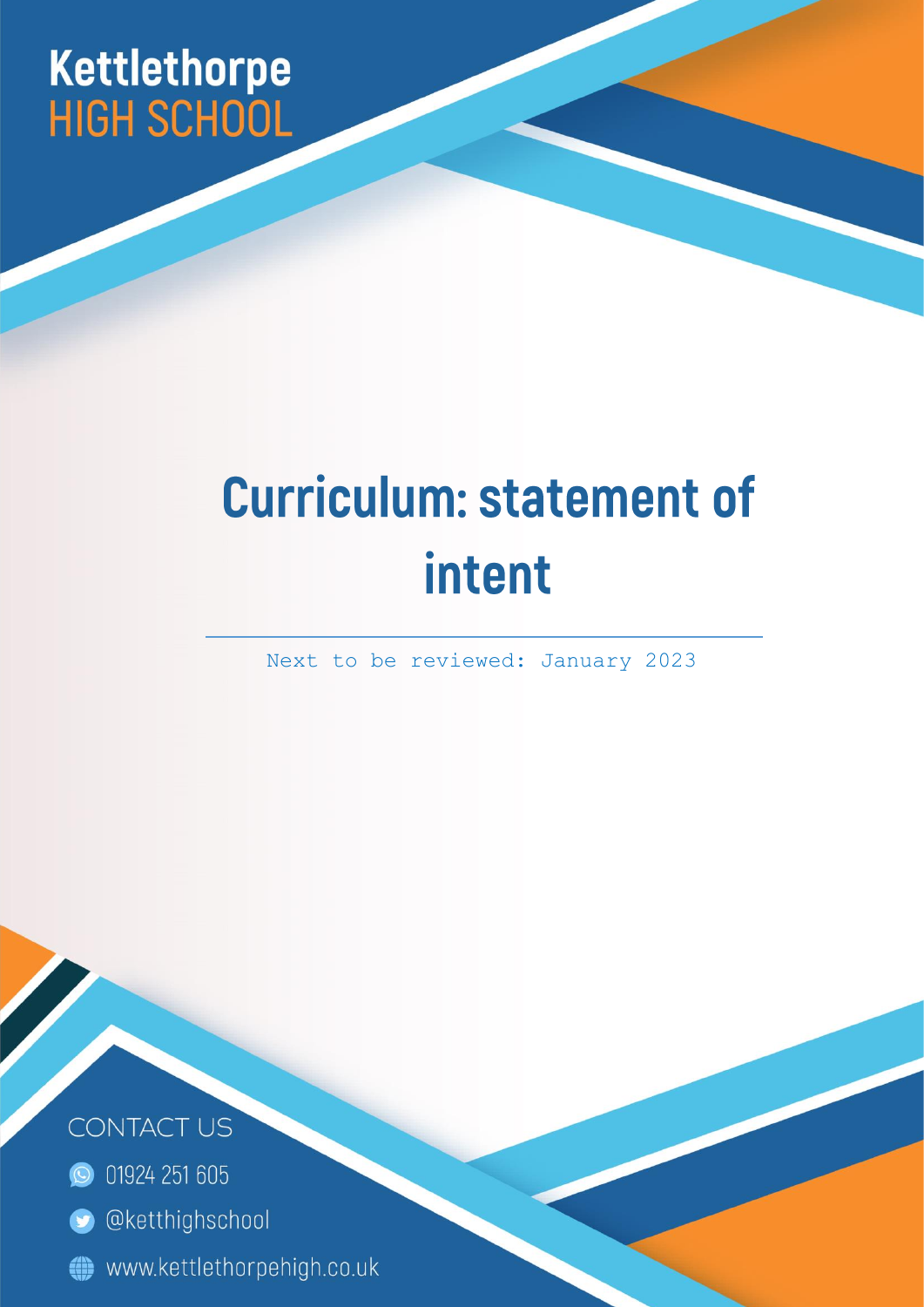#### Contents

| $\mathbf{1}$ .                                                                      |  |  |  |  |
|-------------------------------------------------------------------------------------|--|--|--|--|
|                                                                                     |  |  |  |  |
|                                                                                     |  |  |  |  |
|                                                                                     |  |  |  |  |
|                                                                                     |  |  |  |  |
| Pupils will develop their cultural, moral, social, mental and physical development5 |  |  |  |  |
|                                                                                     |  |  |  |  |
| 2.                                                                                  |  |  |  |  |
|                                                                                     |  |  |  |  |
|                                                                                     |  |  |  |  |
|                                                                                     |  |  |  |  |
| 3.                                                                                  |  |  |  |  |
| 4.                                                                                  |  |  |  |  |
|                                                                                     |  |  |  |  |
|                                                                                     |  |  |  |  |
|                                                                                     |  |  |  |  |
| 5.                                                                                  |  |  |  |  |
| 6.                                                                                  |  |  |  |  |
| Curriculum expectations during the recovery period and additional school closure 10 |  |  |  |  |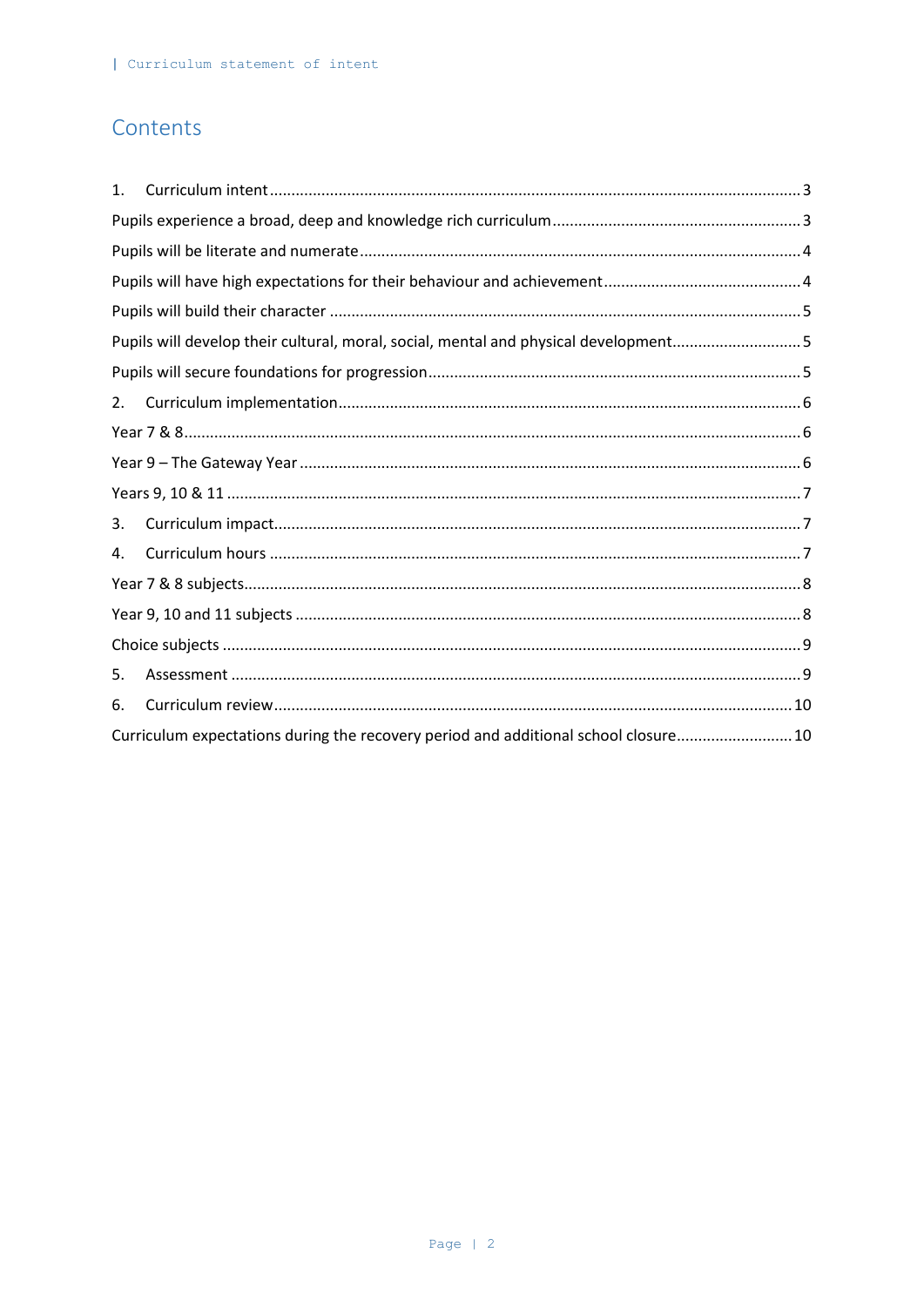#### <span id="page-2-0"></span>1. Curriculum intent

At Kettlethorpe High School, our core values of being the very best in all we do are at the heart of everything we do. We set high expectations to ensure that every pupil excels across all aspects of their school life. Partnership and collaboration between staff, pupils and families is vital to this success and we will do everything in our power to ensure each pupil achieves to the best of their ability. Our intention is to ensure pupils make outstanding progress and that the curriculum removes any potential barriers to learning.

The school promotes all pupils in following the English Baccalaureate (EBacc) offer. Our entries continue to be well above the national entry profile. Only a small number of pupils will not complete modern foreign languages. These pupils study an alternative qualification which supports their character building.

A very small number of pupils will complete an alternative curriculum pathway. This is developed each year to meet the individual needs of the pupils across Years 7 to 11.

The school curriculum is accessible to all pupils. Our offer complies with the Equality Act 2020 and the SEND Regulations 2014. The SEND provision for supporting pupils across the curriculum is good.

We want all our pupils to leave with knowledge and skills which will not only create excellent life opportunities but will also prepare them exceptionally well for life beyond the school.

At Kettlethorpe High School, pupils will:

- experience a broad, deep and knowledge rich curriculum;
- be literate and numerate;
- have high expectations for their behaviour and achievement:
- build their character;
- develop their cultural, social, moral, mental and physical development;
- secure foundations for progression.

We refer to the above as the **'six strands'** of quality education. Leaders plan for these strands across the whole curriculum at Kettlethorpe High School.

#### <span id="page-2-1"></span>Pupils experience a broad, deep and knowledge rich curriculum

Our school curriculum helps pupils to achieve high standards and make strong progress. In Year 7 & 8, the curriculum is broad, and pupils learn essential knowledge built around the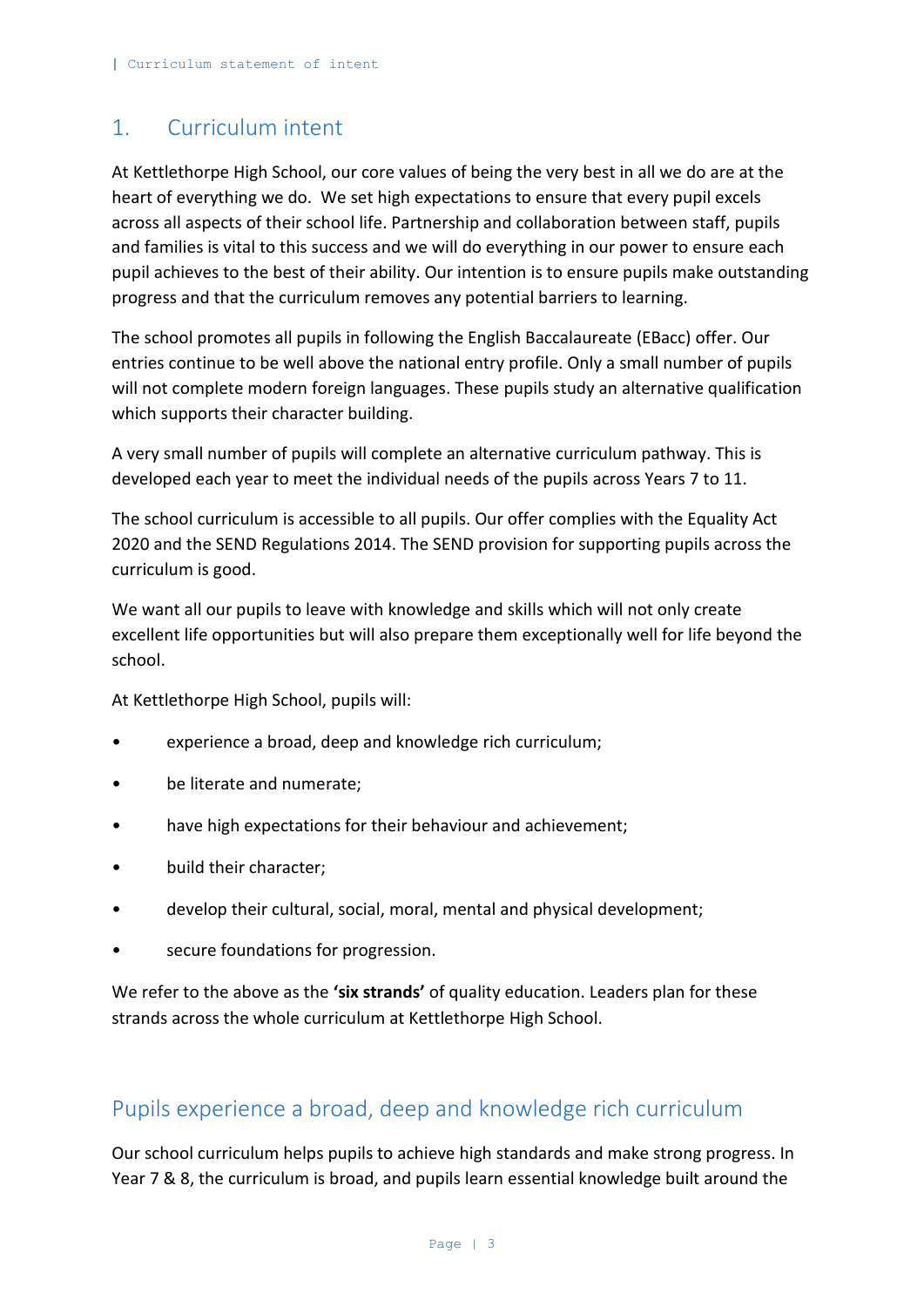use of knowledge and skills organisers to ensure they have a deep understanding across a range of subjects. This is achieved through careful planning, the interleaving of topics and new knowledge building upon previous learning. There are many opportunities built into lessons to secure the need to recall and retrieve previous learning so that knowledge becomes fully embedded throughout the learning journey. Where possible, links are made across the different subjects, stimulating interest and allowing pupils to develop a greater understanding and appreciation of certain skills and knowledge.

Many pupils have a clear idea of the subjects they like most and by the middle of Year 8 and offering some choice at this stage engages pupils as partners in their learning and leads to improved outcomes and engagement. We therefore ask pupils to spend more time on two chosen areas of interest in Year 9, our 'gateway' year. These courses are not externally examined until the end of Year 11; they aim to develop a mastery of the skills required to complete a subject in Years 10 & 11. Alongside these two courses, pupils continue to study modern foreign languages and humanities to ensure a broad and balanced curriculum offer.

In Year 9, 10 & 11, the courses are carefully planned to ensure that content is thoroughly revisited, and this undoubtedly prepares pupils for external examinations at the end of the course. A small number of pupils will choose a different course in Year 10 having found that their initial choice did not meet their needs. This is considered with the best interest of the pupils who are the key priority.

#### <span id="page-3-0"></span>Pupils will be literate and numerate

The development of pupil language vocabulary and oracy is at the forefront of our curriculum as we understand how vital it is for our pupils to build confidence in communication skills not only for their time in school but also to prepare them for working life. We ensure pupils have opportunities in all subjects to discuss, challenge and build on other points of view and to develop their formality of language to ensure they can have the confidence to speak to different audiences.

Numeracy skills are embedded across the curriculum. Pupils who arrive with below expected maths skills are catch up quickly through expert teaching and incisive intervention. The school ensures that pupils are literate and numerate enabling them to flourish, thrive and access the next stage of their education, employment or training.

# <span id="page-3-1"></span>Pupils will have high expectations for their behaviour and achievement

The school is inclusive and ambitious for all. We have high expectations of all pupils and provide opportunity for pupils to learn what is expected of them morally. Our behaviour policy ensures that pupils learn that actions have consequences and they can accept and appreciate differences between people. Whilst pupils gain knowledge through Key Stage 3 and Key Stage 4, we also want them to become learners who are enquiring, enthusiastic,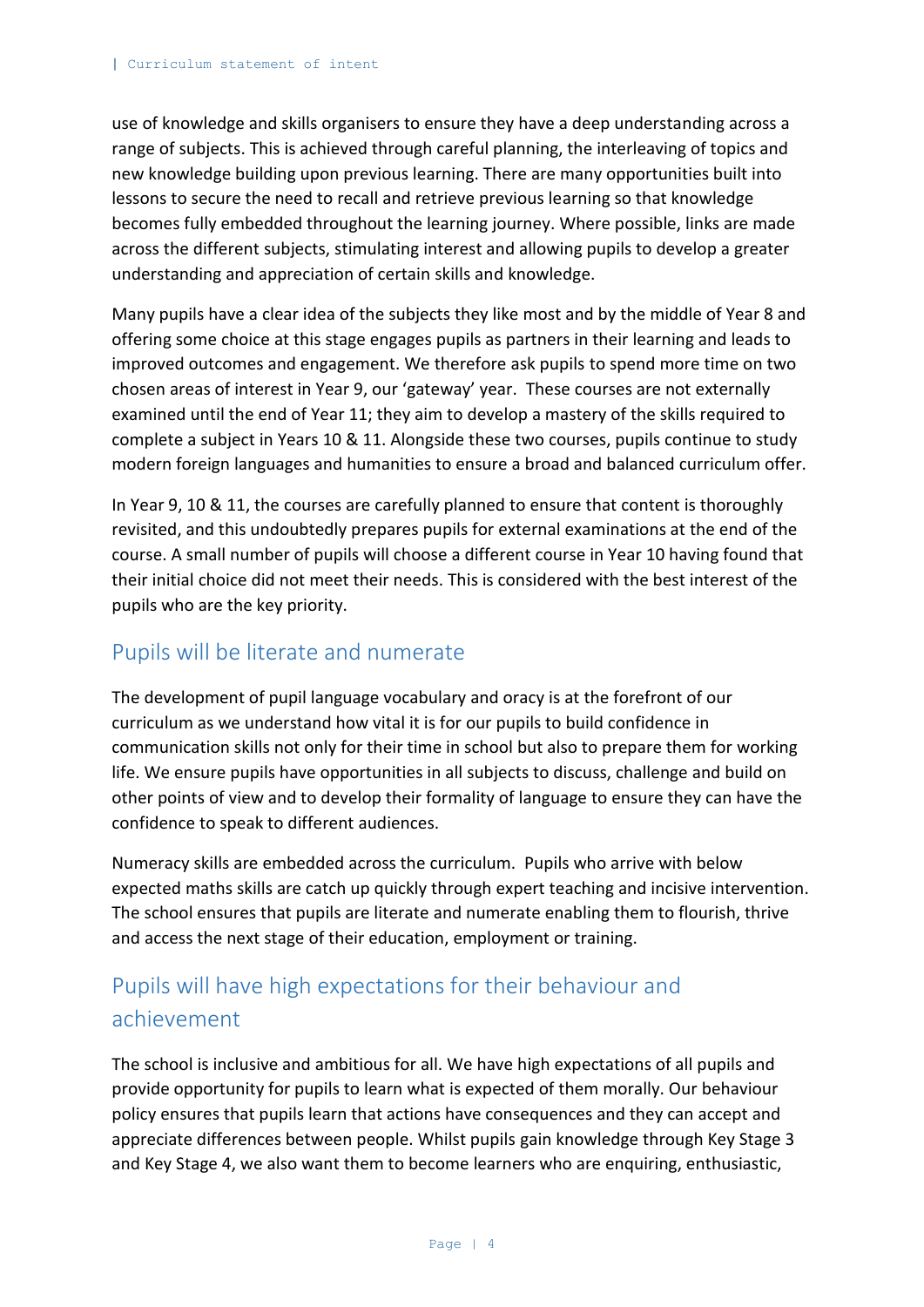engaged and mannerly. Pupils will develop high expectations of themselves and embed our ethical key principles at the school.

#### <span id="page-4-0"></span>Pupils will build their character

At Kettlethorpe High School, we are committed to improving the life chances and aspirations of pupils. With a focus on building character and resilience, we ensure pupils have access to a wider curriculum which provides numerous opportunities in sport, creativity, performing, the world of work and volunteering. An extensive personal, social, health, economic programme (PSHE), supports the development of pupils into well rounded citizens. The school participates in the Duke of Edinburgh Award Scheme and the school community contributes significantly to raising money for Children In Need and other charities. Pupils can study GCSE Citizenship.

# <span id="page-4-1"></span>Pupils will develop their cultural, moral, social, mental and physical development

At Kettlethorpe High School, we pride ourselves on delivering a curriculum which promotes spiritual, moral, social and cultural development (SMSC). Our aim is to develop pupils as a whole, not just academically, to ensure that they are fully prepared for life in modern Britain. Pupils are able to relate to the outside world and show that learning is linked to the real world and experiences. Pupils are encouraged to take part in a range of sporting, cultural and charitable activities. Links with local and national business enrich the curriculum offer and help to contextualise learning. The school is committed to the principal around nurture and well-being. Pupils continue to study physical education in all year groups. Mental health is a high priority for the school and support is readily available for both pupils and parents. We are committed to RSE and promoting healthy relationships.

#### <span id="page-4-2"></span>Pupils will secure foundations for progression

It is our intention at the school to ensure pupils have secure foundations for progression into further education and apprenticeships. Pupils receive careers information with a clear focus on the Gatsby benchmarks and this is supported through yearly careers fairs and one to one support from the school's careers advisor. Over the course of 5 years, pupils receive a rigorous and bespoke careers programme that exposes our pupils to a huge range of voices and experiences. All pupils complete a two-week work experience placement in Year 10.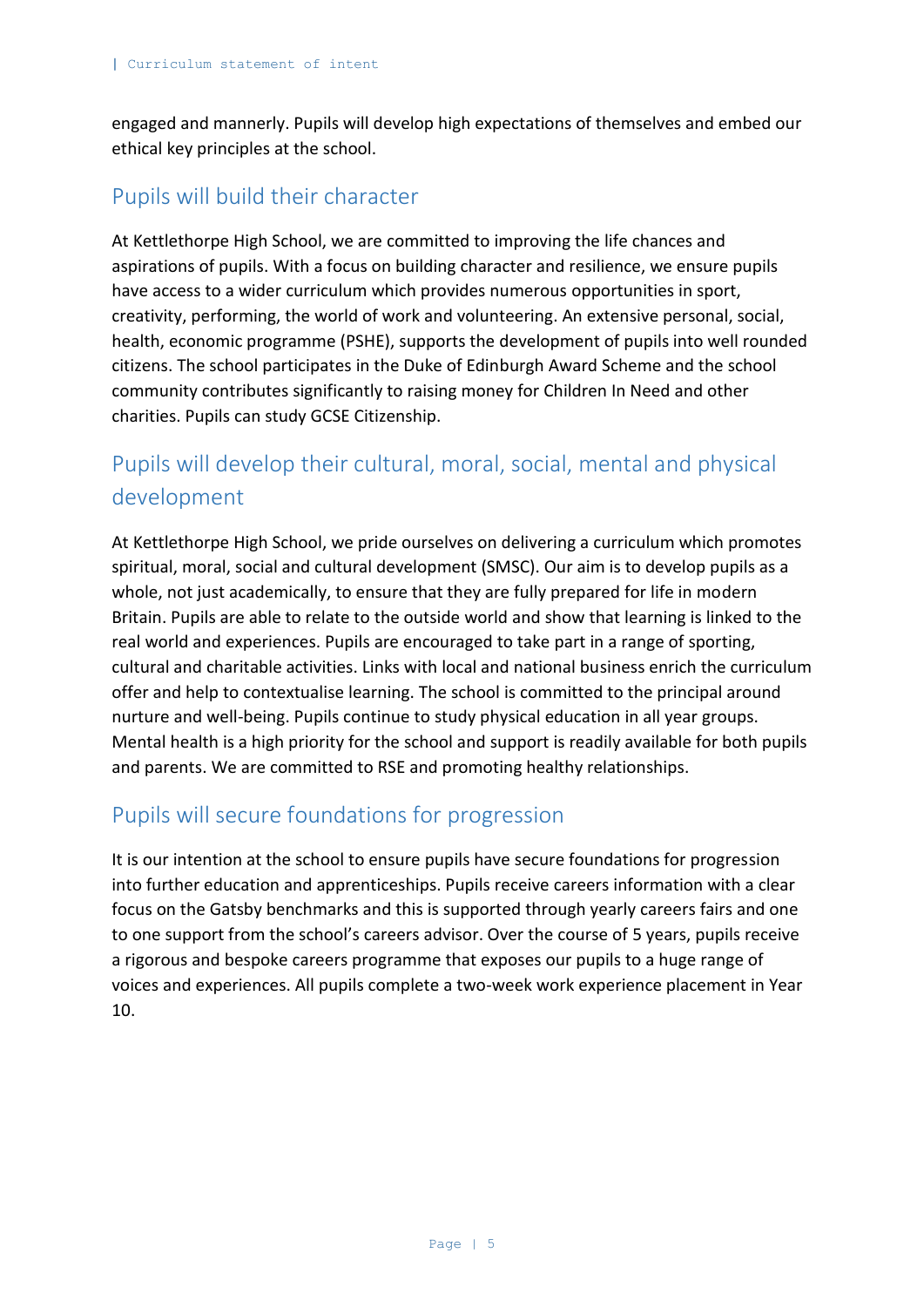## <span id="page-5-0"></span>2. Curriculum implementation

The school believes that a carefully planned and structured curriculum is the foundation upon which excellent learning and development is built. The curriculum is designed and implemented in such a way that it builds on prior knowledge and prepares pupils for the next stage in their education. This is complimented by each subject producing knowledge and skills organisers which support the teaching and learning philosophy. Lessons are engaging and suitably differentiated so that pupils spend most of the time in lesson working independently at their level of ability.

Development of language and building knowledge are integral to curriculum planning. Team Leaders, who are experts in their subjects, carefully construct a curriculum that promotes a deep understanding of a wide range of topics. Teachers plan learning that allows pupils to embed and recall knowledge through techniques such as interleaving of topics and spaced practice. This builds firm foundations for progression to the next level and exam success.

#### <span id="page-5-1"></span>Year 7 and 8

In Year 7 & 8 the curriculum is designed around pupils learning the key building blocks of knowledge and skills. This encourages pupils to focus on deeper learning to ensure real understanding of key concepts. Each topic has a planned learning journey with clear statements of intent, setting out what pupils need to know, understand and do to reach their aspirational target grade. Lesson planning allows pupils to develop a range of skills which they can apply across all subject areas to help them with the challenge of the curriculum. The National Curriculum content is carefully tracked to ensure that pupils have covered all areas of non-statutory Key Stage 4 subjects by the end of Year 8.

#### <span id="page-5-2"></span>Year 9 – The Gateway Year

In Year 8, pupils choose two subjects to study in Year 9. This is a deliberate action to engage pupils and enable pupils to really enjoy their subject and learn the depth of their subject over a three-year course. The curriculum model allows pupils to choose two subjects in addition to the core maths, English, science, geography or history, Spanish or French and PE. These courses are not externally examined but lay the foundations for KS4. The year is purposely designed to be a gateway for pupils into Key Stage 4. Year 9 is our transition from Key Stage 3 to Key Stage 4. The focus here is on developing the skills and creating enthusiasm needed for examination study in Year 10 and Year 11.

In Year 9, pupils can move between subjects within option blocks thereby ensuring that they are satisfied with their option choices at the start of Key Stage 4. A small number of pupils choose to do this each year. The majority are satisfied and continue with their original choice.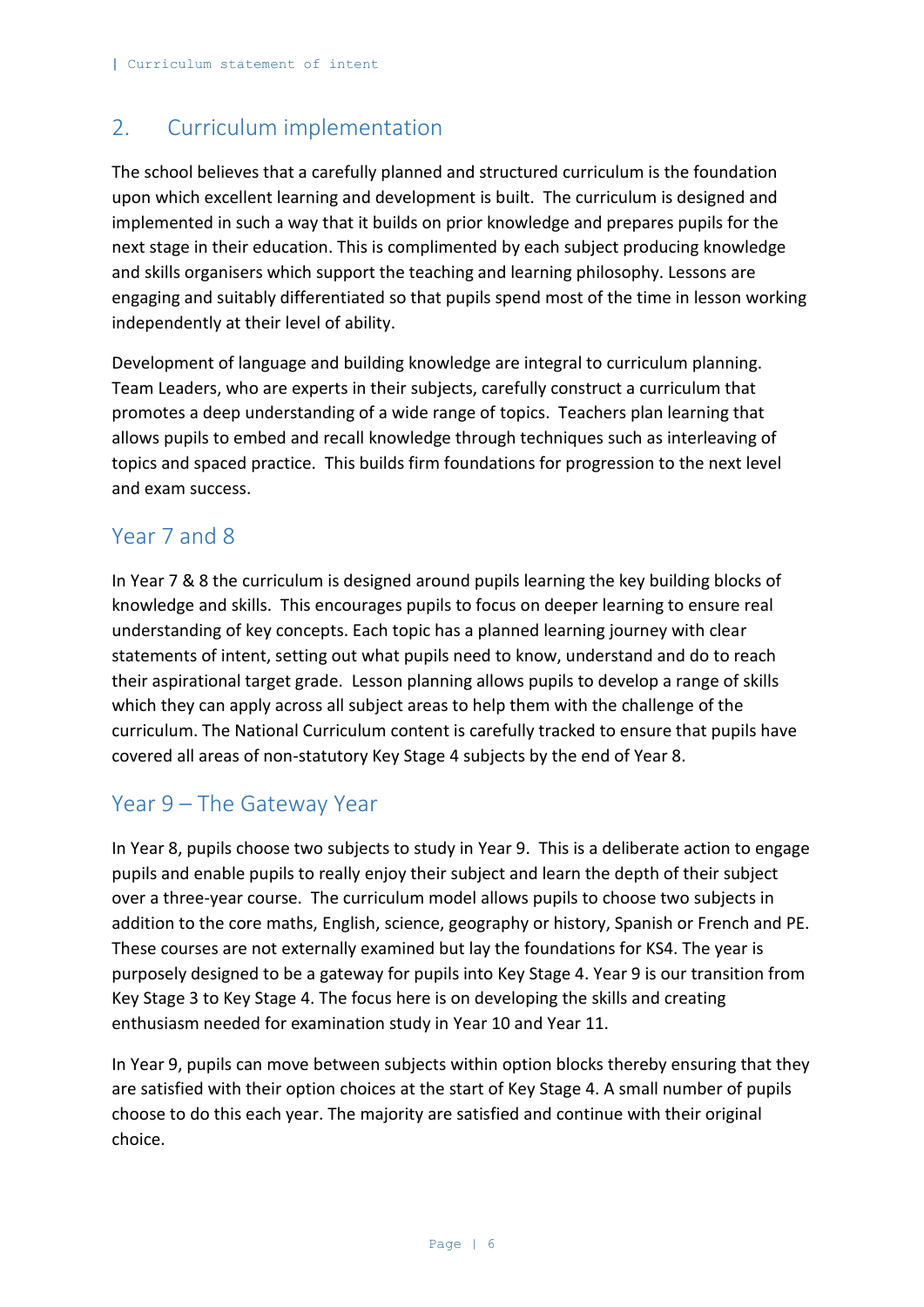## <span id="page-6-0"></span>Years 9, 10 and 11

Choices are structured in such a way to allow pupils a free choice. This ensures equity of delivery, with all pupils having equal access to subjects. The choices are designed to stretch and challenge pupils and to meet the demands of both regional and international commerce. Pupils are offered a mixture of practical and academic subjects from all areas of the curriculum. Within the choice's subjects, the school offers a range of different accreditation routes including academic and vocational options. This gives every pupil a broad and balanced curriculum offer, but still allows a flexibility to maximise the outcomes achieved by everyone. This model also maintains the widest possible choice for progression routes post-16 as every pupil will have a greater range of subjects on which to choose future opportunities for education and training.

#### <span id="page-6-1"></span>3. Curriculum impact

At Kettlethorpe High School, our curriculum will:

- ensure that the sequence of learning builds on previous knowledge whilst supporting future progression;
- lead to qualifications that prepare pupils for all post-16 opportunities, including college and apprenticeships;
- enable all pupils to fulfil their potential;
- meet the needs of pupils of all abilities, including SEND and disadvantaged pupils;
- allow pupils to acquire an appreciation and respect for their own and other cultures;
- prepare pupils to compete in the global economy;
- prepare pupils to make informed choices at the end of Key Stage 3, Key Stage 4 and beyond;
- help pupils develop lively, enquiring minds and the ability to question and argue rationally.

#### <span id="page-6-2"></span>4. Curriculum hours

In Years 7 & 8, pupils are divided into two populations. Pupils are set by ability in the core subjects and are taught in streamed, but more mixed ability, groups in the foundation subjects. Group sizes are between 22-30 pupils depending on the nature of the subject. All lessons are one hour in length and there are 25 lessons per week. The school has a two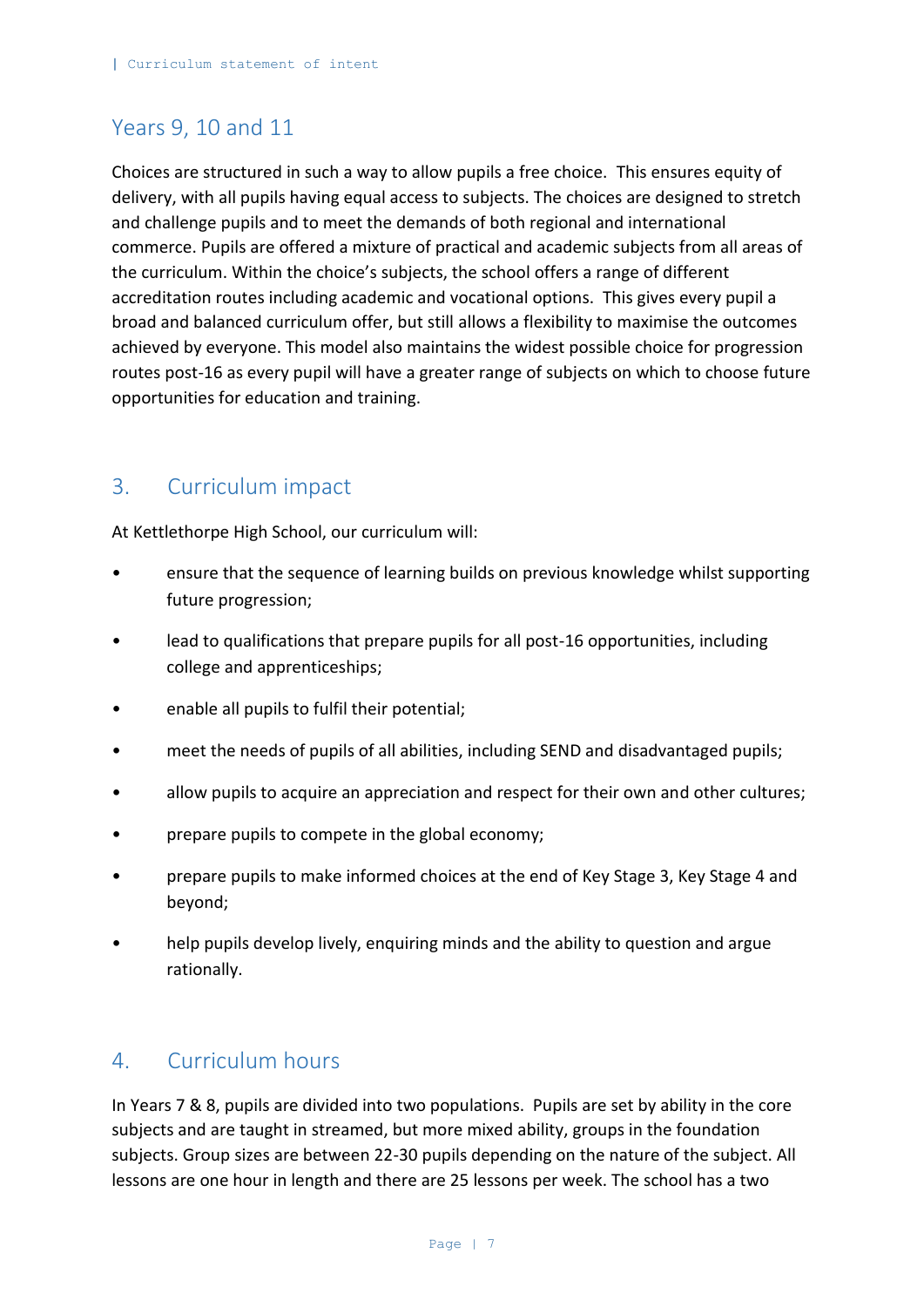week timetable in Year 10 and Year 11, allowing humanities and modern foreign languages to be taught for five hours each, in a fortnight. SMSC (Spiritual, Moral, Social and Cultural) education is embedded into the curriculum and delivered through all subjects. PSHE (Personal, Social and Health Education) provision is through a series of extended tutor periods each Wednesday. These lessons are delivered by staff and visiting experts (as appropriate to the theme).

#### <span id="page-7-0"></span>Year 7 and 8 subjects

| Subject                   | <b>Hours per week</b> |
|---------------------------|-----------------------|
| English                   | 5                     |
| Maths                     | 4                     |
| Science                   | 3                     |
| <b>Physical Education</b> | $\overline{2}$        |
| Modern Languages          | $\overline{2}$        |
| DT / Computing            | 3                     |
| Art & Design              | 1                     |
| Drama                     | 1                     |
| Geography                 | 1                     |
| History                   | 1                     |
| Music                     | 1                     |
| Religious Studies         | 1                     |

#### <span id="page-7-1"></span>Year 9, 10 and 11 subjects

| Subject              | <b>Hours per week</b> |
|----------------------|-----------------------|
| English              | 5                     |
| Maths                | 4                     |
| Science              | 6 (4 in Y9)           |
| РE                   | 1 (2 in Y9)           |
| Modern Language      | 2.5 (3 in Y9)         |
| Geography or History | 2.5 (3 in Y9)         |
| Choice 1             | 2                     |
| Choice 2             | 2                     |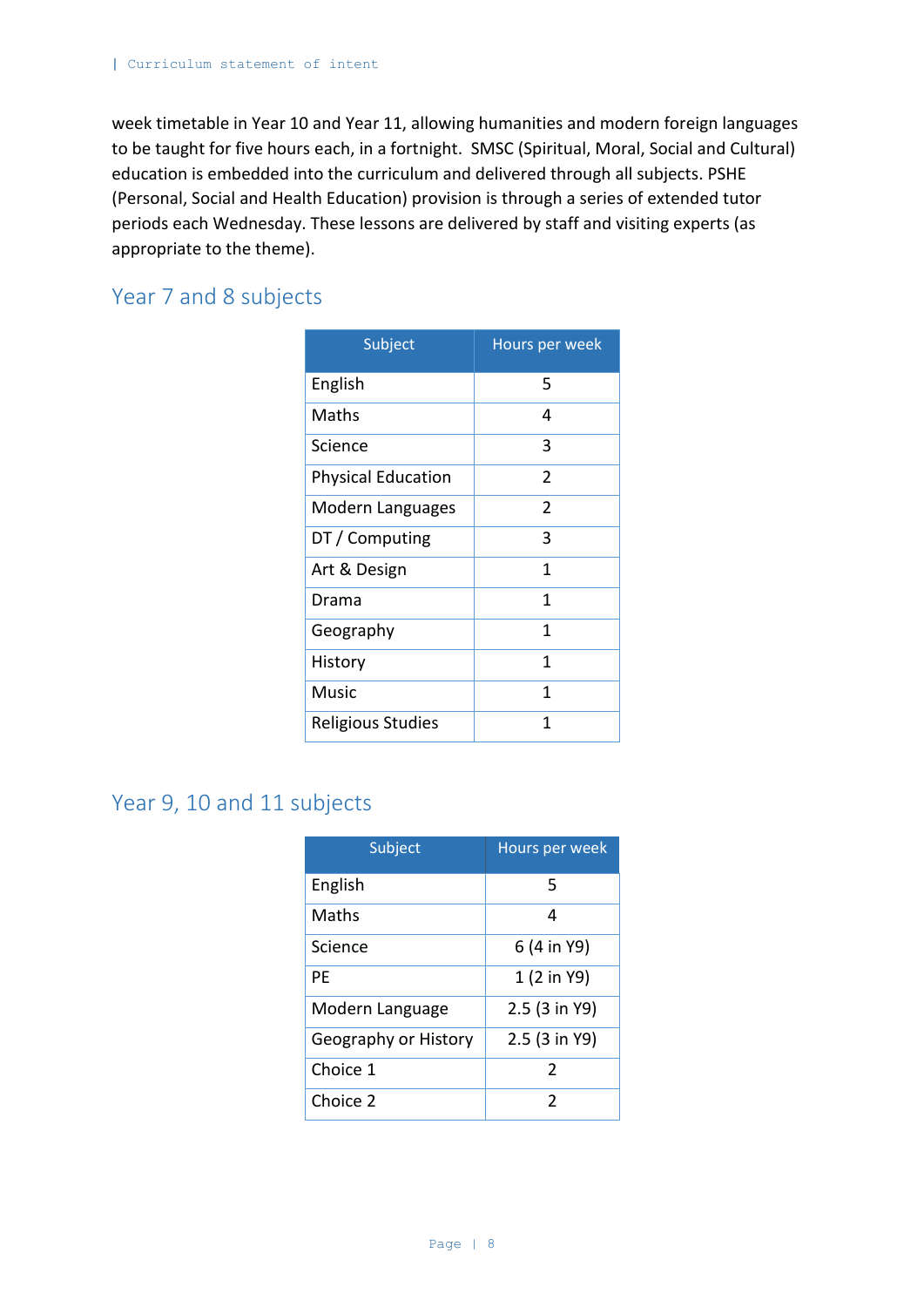### <span id="page-8-0"></span>Choice subjects

Art & Design (Fine Art) GCSE Art & Design (Graphic Communication) GCSE Art & Design (Textile Design) GCSE Citizenship GCSE Computer Science GCSE Dance GCSE Drama GCSE Design & Technology GCSE Hospitality & Catering Vocational Award ICT Creative iMedia Cambridge National Media Studies GCSE Music GCSE Outdoor Pursuits Cambridge National PE GCSE Religious Studies GCSE Sport Studies Cambridge National

A small number of pupils will be selected to follow a slightly alternative curriculum which fully meets their individual needs.

Exam boards we use:

AQA: [http://www.aqa.org.uk](http://www.aqa.org.uk/)

Edexcel:<http://qualifications.pearson.com/en/home.html>

OCR:<http://www.ocr.org.uk/>

WJEC:<http://www.wjec.co.uk/qualifications/>

#### <span id="page-8-1"></span>5. Assessment

All pupils will be set a minimum but aspirational target that we expect them to achieve at the end of their Key Stage based on their Key Stage 2 SATs. At Key Stage 3 the school has implemented progression steps and at Key Stage 4 pupils targets are GCSE grades/levels.

As a result, pupils are engaged in their learning and know which step they are working at and what they need to do to improve. Regular, low stakes testing ensures that pupils embed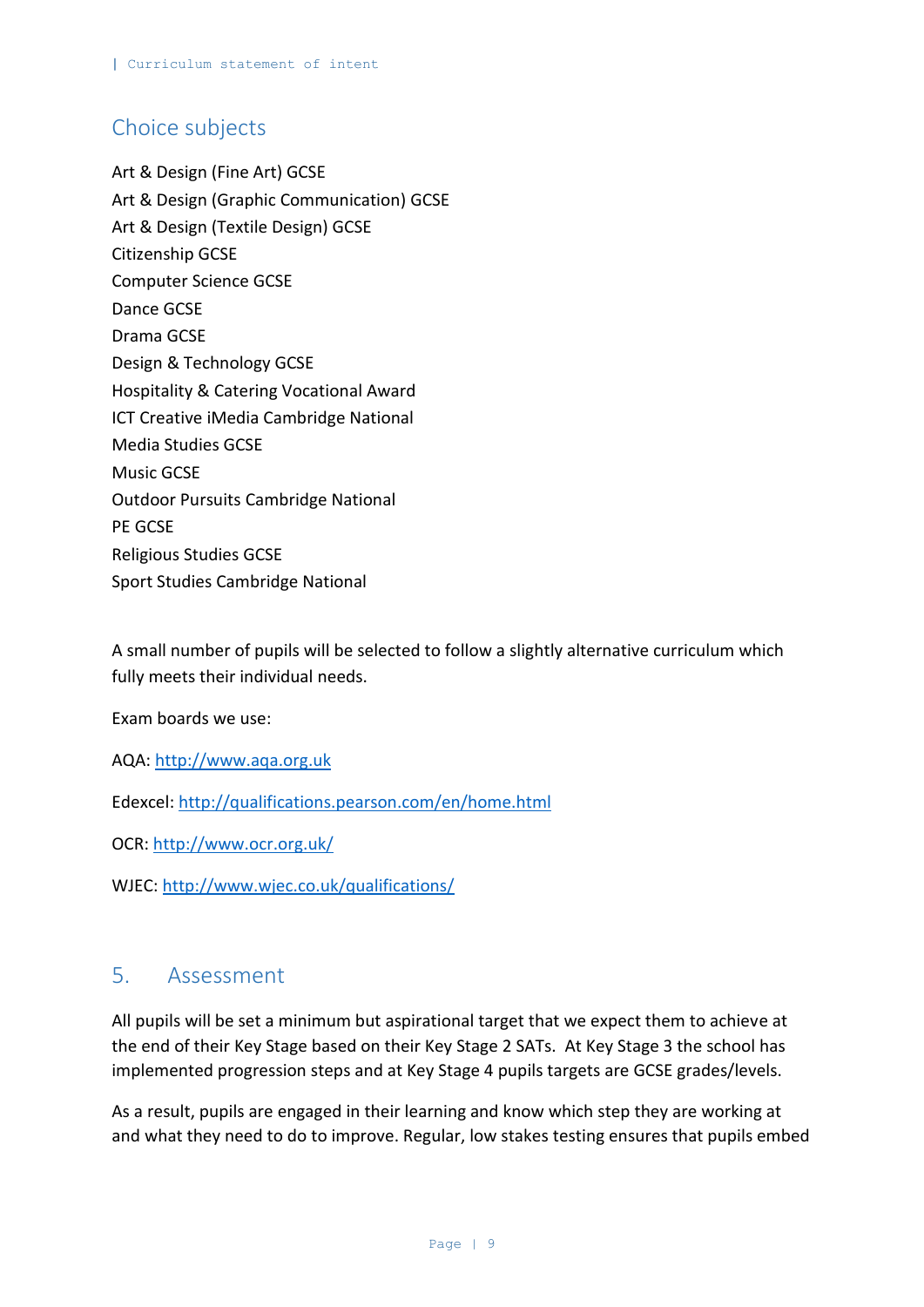knowledge into their long term memory. Pupils are assessed by a combination of peer, self and teacher assessments.

Summative assessment will take place at least once per half term. Following each assessment, Personal Learning Checklist (PLCs) are created and used to ensure incisive intervention takes place to fill gaps in knowledge. This means that pupils make good progress. Parents receive reports 2 times per year and 3 times in Year 11. The final report for pupils includes a personal statement written by the child's Form Tutor. The reports will indicate the progress that pupils have made towards their target grade, school attendance and an indication of their attitude to learning.

#### <span id="page-9-0"></span>6. Curriculum review

Curriculum implementation will be reviewed and quality assured through line management, light touch monitoring, work scrutiny, learning walks and lesson observations.

The curriculum delivered in each subject will be reviewed annually by subject leaders to ensure the sequence of delivery allows pupils to build on their knowledge and be sufficiently stretched and challenged.

The curriculum hours and subjects offered will be analysed by the Senior Leadership Team and governors on an annual basis to ensure the school provides a curriculum led financial budget plan.

The school will collect Pupil Voice and discuss curriculum content and delivery annually. This will be fed back to senior team and staff.

# <span id="page-9-1"></span>Curriculum expectations during the recovery period and additional school closure

These are our expectations at Kettlethorpe High School from September 2020:

- Education is not optional
- Our curriculum offer remains broad and ambitious
- Remote education is of high quality and aligns very closely with the provision provided in school

#### **Education is not optional**

We will not suspend our curriculum offer unless the circumstances are exceptional. These exceptional circumstances may include: pupils with medical needs, vulnerable pupils and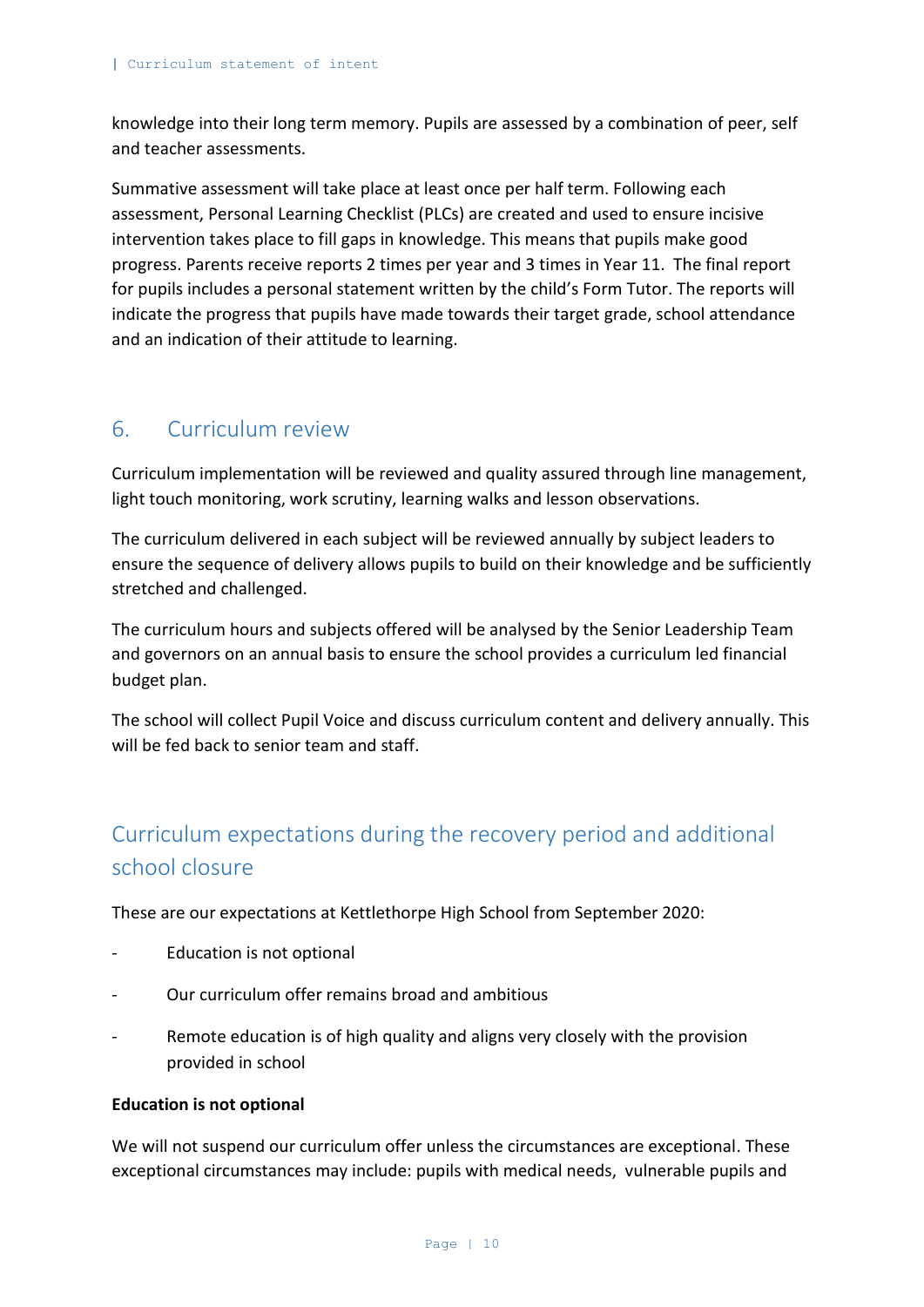those absent from school, a temporary school closure which impacts upon a significant subject area making it impossible for the subject to recover, and where staff absence leads to the curriculum becoming impossible to deliver.

#### **Our curriculum offer remains broad and ambitious**

We will not suspend the curriculum offer. In a small number of cases, it may be in the best interest of the pupil to reduce the curriculum offer. We will not make any decisions without consulting parents.

#### **Remote education is of high quality and aligns very closely with the provision provided in school**

Teaching staff will continue to have dedicated Microsoft Teams accounts until summer 2021.

We will provide dedicated time in the classroom to demonstrate Teams. This will prepare all pupils to use Microsoft Teams. We will do this subject by subject.

In the event of the school closing, we will provide work to pupils using online platforms such as Microsoft Teams. We will complete this as soon as possible to ensure loss of learning is minimal. This will be the responsibility of the class teacher. Team leaders will address issues around staff absence in teams.

#### **We will:**

- Plan well sequenced lessons using high quality online, offline resources and teaching videos. The lessons will be equivalent in length and if required delivered using similar timings to the school timetable.
- Use online tools like Microsoft Teams to allow for interaction, assessment and feedback.
- Provide printed resources for those pupils that do not have suitable online access.
- Continue delivering high quality home learning until the school is re-opened.
- Meet the need of SEND pupils.

#### **Useful websites recommended by the DfE to support home learning**

[https://www.gov.uk/government/publications/coronavirus-covid-19-online-education](https://www.gov.uk/government/publications/coronavirus-covid-19-online-education-resources)[resources](https://www.gov.uk/government/publications/coronavirus-covid-19-online-education-resources)

<https://www.thenational.academy/>

<https://www.bbc.co.uk/bitesize>